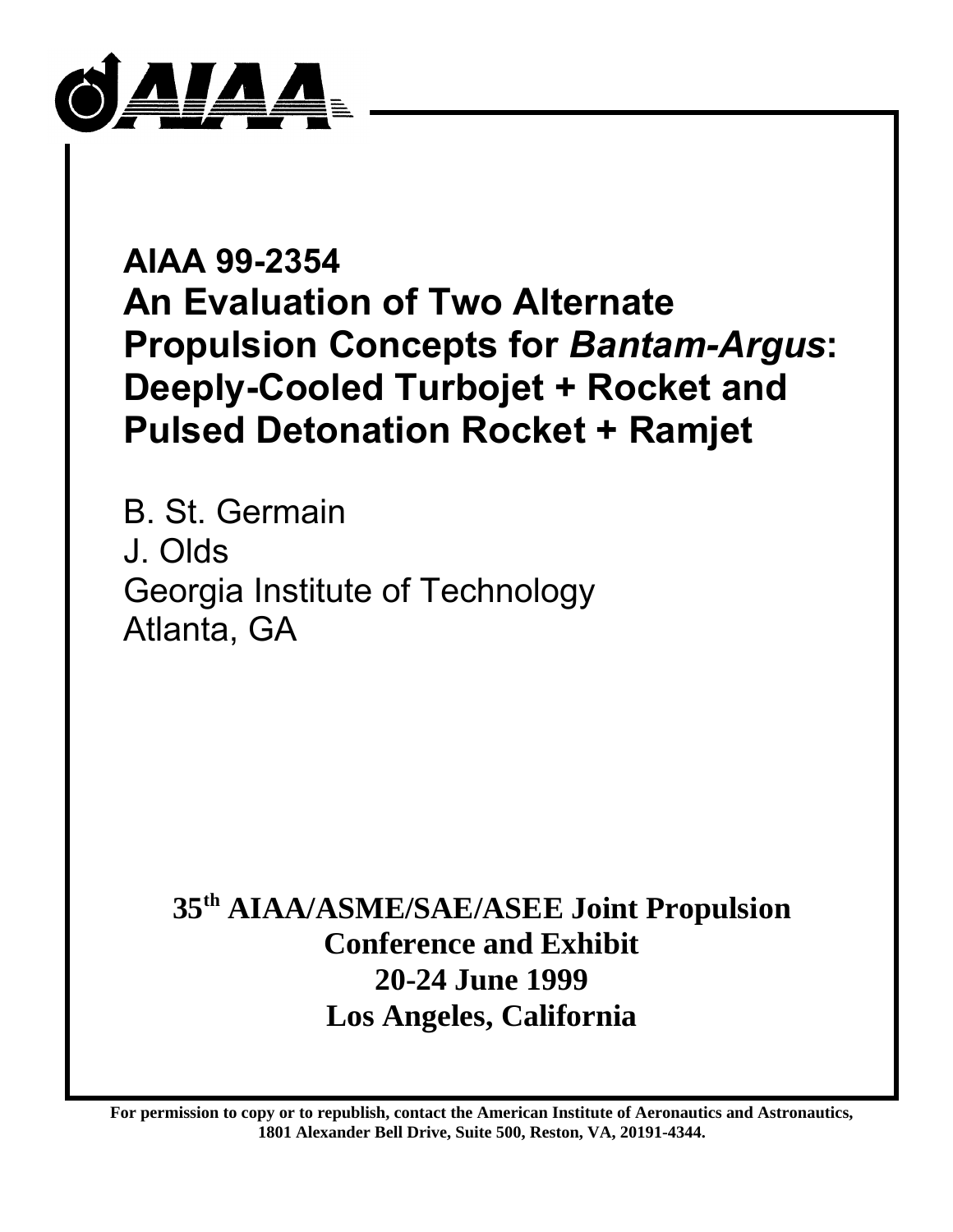# **An Evaluation of Two Alternate Propulsion Concepts for** *Bantam-Argus***: Deeply-Cooled Turbojet + Rocket and Pulsed Detonation Rocket + Ramjet**

Brad St. Germain† Dr. John R. Olds\* Space Systems Design Lab School of Aerospace Engineering Georgia Institute of Technology, Atlanta, GA, 30332-0150

#### **ABSTRACT**

The *Bantam-Argus* reusable launch vehicle concept is a smaller version of the original *Argus* single-stage-to-orbit launch vehicle design. Like the original *Argus*, *Bantam-Argus* uses a Maglifter launch assist system to provide an initial horizontal launch velocity. *Bantam-Argus* is designed to deliver 300 lb. payloads to low earth orbit and, like the full sized *Argus*, the baseline *Bantam-Argus* concept utilizes two liquid oxygen/liquid hydrogen supercharged ejector ramjets as prime motive power.

This paper presents the results of an investigation of two alternate propulsion systems for the *Bantam-Argus* launch vehicle. First, a thermally integrated combined-cycle system consisting of two deeplycooled turbojets and two liquid rocket engines was evaluated. Second, a combination propulsion system utilizing two pulsed detonation rocket engines and two standalone ramjets was evaluated.

The results show that both alternate propulsion systems have the potential to reduce both the dry weight and gross weight of the baseline *Bantam-Argus* concept (when resizing the vehicle while holding mission payload constant). The pulsed detonation rocket engine option is particularly attractive. However, these results must be treated with caution

given the relative immaturity of the supporting propulsion data available for both alternatives. Trade studies on key performance parameters were performed to bound the potential gains to be expected from either alternative.

# **NOMENCLATURE**

| <b>CPS</b>  | combined propulsion system                 |
|-------------|--------------------------------------------|
| <b>DCTJ</b> | deeply-cooled turbojet                     |
| ΛV          | velocity increment                         |
|             | GLOW gross liftoff weight                  |
| <b>HTHL</b> | horizontal takeoff horizontal landing      |
| $I_{sp}$    | specific impulse (sec)                     |
| <b>LEO</b>  | low earth orbit                            |
| LH2         | liquid hydrogen                            |
| LOX -       | liquid oxygen                              |
| <b>MER</b>  | mass estimating relationship               |
| <b>MR</b>   | mass ratio (gross weight / burnout weight) |
| O/F         | oxidizer to fuel ratio                     |
| PDRE        | pulsed detonation rocket engine            |
| <b>PMF</b>  | propellant mass fraction                   |
| q           | dynamic pressure                           |
| RBCC        | rocket based combined cycle                |
| <b>RLV</b>  | reusable launch vehicle                    |
| <b>SERJ</b> | supercharged ejector ramjet                |
| SSDL        | space systems design lab                   |
| <b>SSTO</b> | single-stage-to-orbit                      |
| TRL         | technology readiness level                 |
| T/W         | Thrust-to-Weight                           |
| VTHL        | vertical takeoff horizontal landing        |
| WBS         | weight breakdown statement                 |
|             |                                            |

*<sup>†</sup> - Graduate Research Assistant, School of Aerospace Engineering, Student member AIAA.*

*<sup>\*</sup> - Assistant Professor, School of Aerospace Engineering, Senior member AIAA.*

Copyright © 1999 by Brad St. Germain and John R. Olds. Published by the American Institute of Aeronautics and Astronautics, Inc. with permission.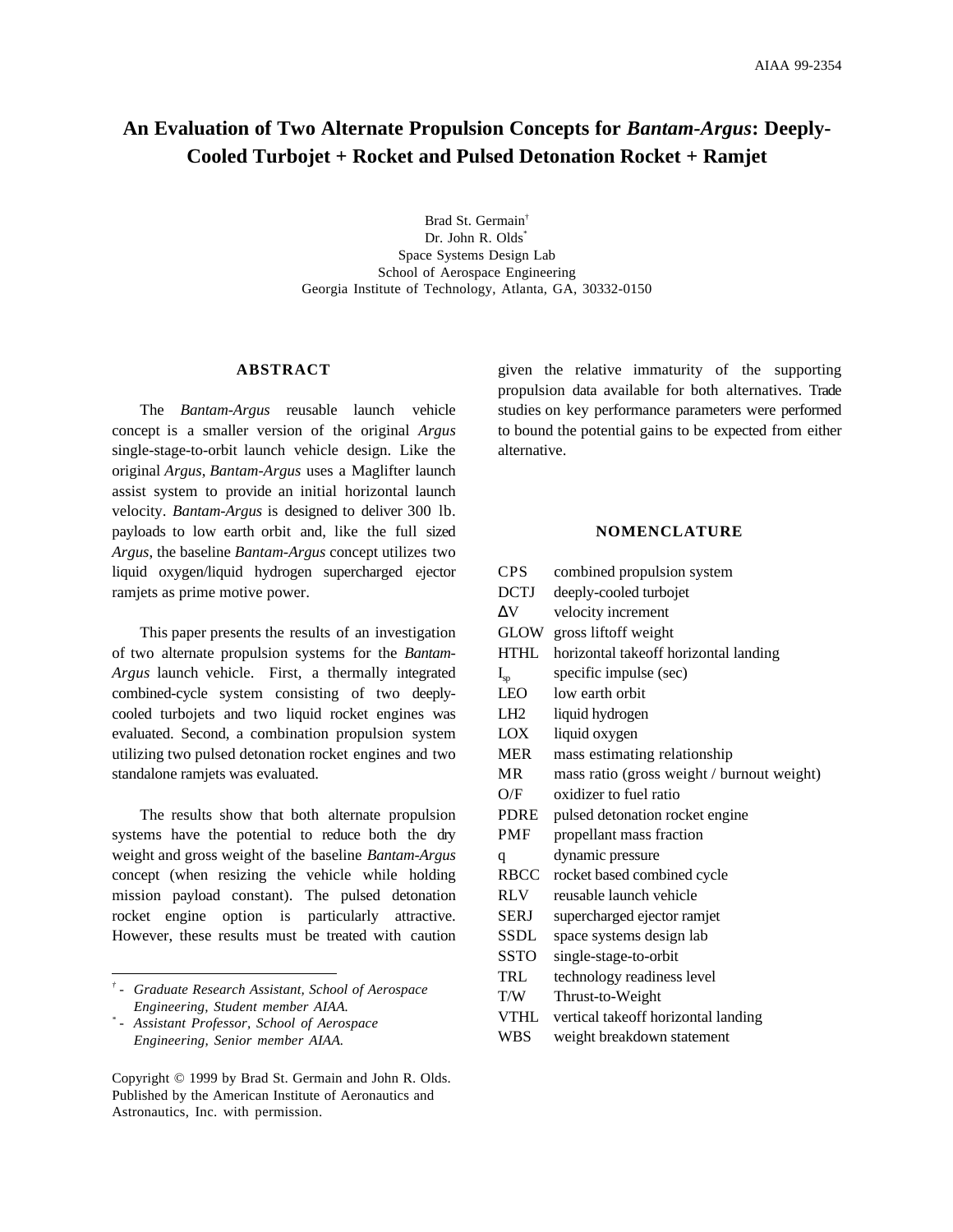## **INTRODUCTION**

Recent NASA-Marshall launch vehicle studies have focused on low cost launch systems to address small payload classes. A new low cost system capable of delivering approximately 300 lb. of payload to low earth orbit (200 nmi. circular orbit launched due east from a spaceport at Kennedy Space Center) is envisioned to capture small university explorer payloads and other small scientific cargoes. This low cost, small payload delivery mission has come to be known as the "Bantam" mission. NASA has established an aggressive launch price goal of less than \$1.5M per launch for the Bantam mission. At this price, about 24 flights per year are expected to be captured by the new system.

Several launch vehicle concepts have been proposed to address the Bantam-class mission. Some are low cost expendable rockets, but reusable launch systems have also been considered. The *Bantam-Argus* vehicle is one reusable Bantam concept proposed by Georgia Tech's Space Systems Design Laboratory (SSDL).

# Original HRST-class *Argus*

The original *Argus* concept (Fig. 1) was developed for NASA's Highly Reusable Space Transportation System (HRST) study<sup>1</sup> in 1996 and 1997. Argus utilizes a Maglifter (magnetic levitation sled/track system) to accelerate the vehicle to 800 fps velocity at launch. Vehicle propulsion is provided by two LOX/LH2 supercharged ejector ramjet (SERJ) rocket based combined cycle (RBCC) engines. The original *Argus* was designed to autonomously carry a payload of 20,000 lb. to low earth orbit (LEO) from a fictitious Maglev launch site at NASA Kennedy Space Center<sup>2</sup>. After the launch assist, the vehicle is singlestage-to-orbit. Atmospheric entry is unpowered, but the vehicle is capable of five minutes of powered operations at landing using the highly efficient fanonly mode of its SERJ engines. This original concept was estimated to weigh 597 klb. at takeoff and 75.5 klb. dry (no payload or fluids)<sup>2</sup>.



*Figure 1 – Original Argus Concept (full sized)*

# SERJ Baseline *Bantam-Argus*

The *Bantam-Argus* concept (Fig. 2) is a scaled down version of the original *Argus* concept. *Bantam-Argus* is designed to deliver only 300 lb. of payload to LEO and was investigated by SSDL in 1998.



*Figure 2 - Baseline SERJ Bantam-Argus Concept*

*Bantam-Argus* uses the same propulsion and structural technologies as *Argus*. Structural materials include graphite epoxy propellant tanks, Titanium-Aluminide hot structure for wings, tails, and primary structure. Ultra High Temperature Ceramics (UHTCs) are used to provide a passive thermal protection for the nosecap and wing leading edges. Lightweight avionics and subsystems are used throughout. As with the original *Argus*, *Bantam-Argus* uses a Maglifter launch assist sled and track system to provide 800 fps of horizontal launch velocity at takeoff. This decreases the total ∆V needed to reach orbit, allows for smaller wings and reduces the vehicle's undercarriage weight.

Figure 3 shows the mission scenario for *Bantam-Argus*. Its two SERJ engines are capable of multimode operation. Initially, the rocket ejector mode is used to accelerate the vehicle at takeoff (overall vehicle thrust-to-weight ratio at takeoff is 0.7). Between Mach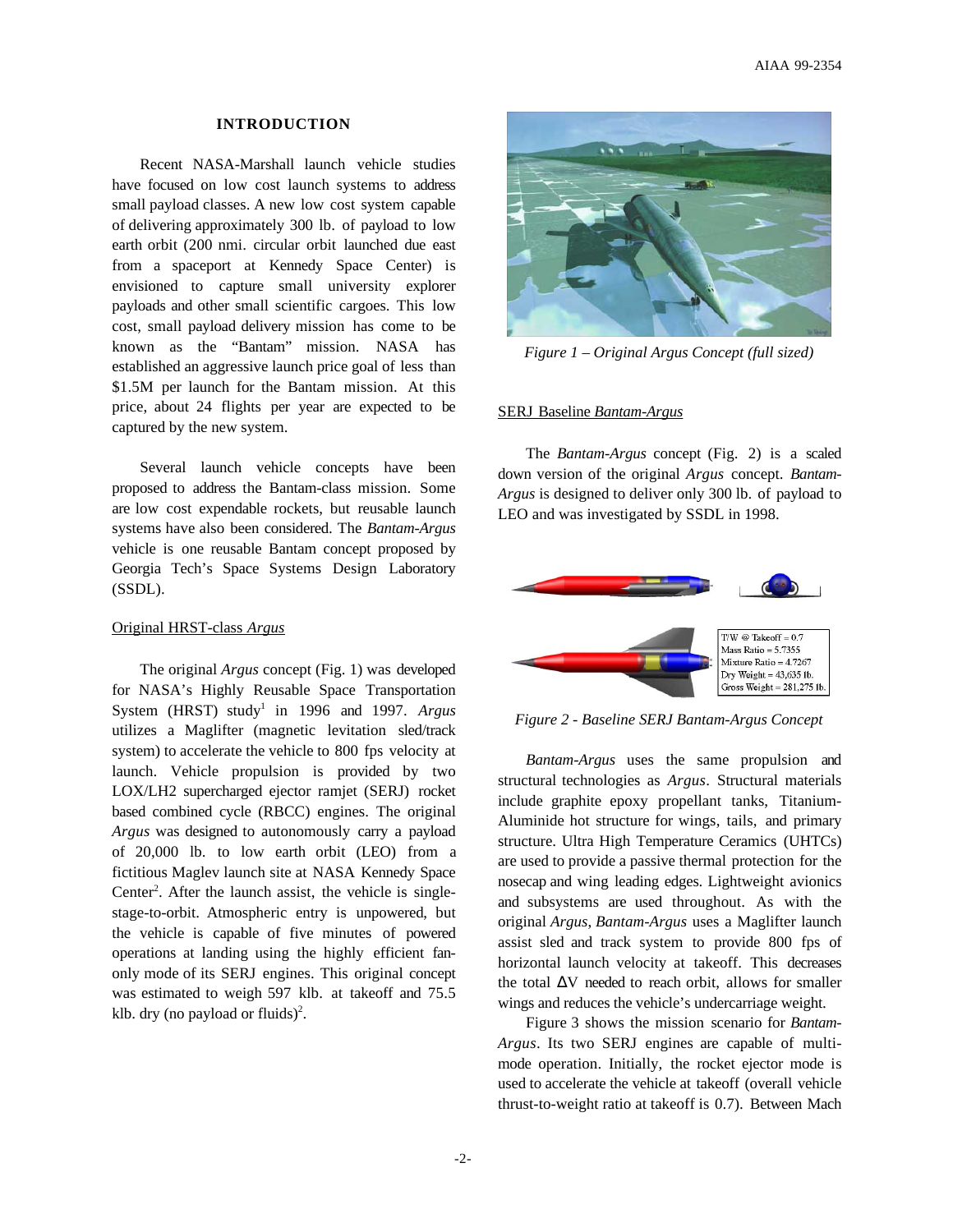2 and 3 the embedded RBCC rocket primary is ramped down as the vehicle transitions to ramjet mode. By Mach 3 the vehicle is in pure ramjet mode. From Mach 3 to Mach 6 the vehicle flies a constant dynamic pressure (q) of 1500 psi. At Mach 6 the ramjet is turned off and the internal RBCC primary rocket is reignited and is used to provide the rest of the ∆V needed to reach orbit. Main engine cutoff places the vehicle into a temporary parking orbit of 50nmi x 150nmi x 28.5° orbit. An orbital maneuvering system is used to raise the final orbit to 200 nmi. circular.



*Figure 3 - Bantam-Argus Trajectory*

The *Bantam-Argus* concept was converged using an iterative, conceptual design process between individual disciplinary codes similar to that described in Reference 2. Represented disciplines included trajectory optimization  $(POST<sup>3</sup>)$ , ), aerodynamics (APAS<sup>4</sup>), mass properties, and propulsion (note that a similar iterative conceptual design process was used to converge the alternate propulsion versions discussed later in this paper). The vehicle was scaled up or down and the propellant tank configuration was adjusted until the required propellant mass fraction from the trajectory equaled that available in the tanks, and the overall mixture ratio of oxygen-to-hydrogen required for the ascent matched that available in the tanks. Limits were placed on axial acceleration, takeoff angle of attack, maximum dynamics pressure, and maximum wing normal force. Typically,  $3 - 4$  iterations through all of the disciplines is required to fully converge a conceptual design.

Table 1 gives the top-level weight breakdown structure (WBS) estimated for *Bantam-Argus*. The full three-level WBS contains nearly 100 lines and is omitted for brevity. For *Bantam-Argus*, the SERJ engines were estimated to have an installed sea-level static thrust-to-weight ratio of 23 using RBCC engine weight estimation tool developed at Georgia Tech  $(WATES<sup>5</sup>).$ 

|  |  |  | Table 1 - Bantam-Argus Top-Level Weights |  |  |
|--|--|--|------------------------------------------|--|--|
|--|--|--|------------------------------------------|--|--|

| WBS Item                          | Weight       |
|-----------------------------------|--------------|
| Wing & Tail Group                 | 5180 lb.     |
| Body Group (includes tanks)       | $11,705$ lb. |
| Thermal Protection System         | 3260 lb.     |
| Main Propulsion (includes SERJ)   | 9555 lb.     |
| <b>OMS/RCS</b> Propulsion         | 590 lb.      |
| Subsystems & Other Dry Weights    | 7655 lb.     |
| Dry Weight Margin (15%)           | 5690 lb.     |
| Dry Weight                        | 43,635 lb.   |
| Payload to LEO                    | 300 lb.      |
| Other Inert Weights (residuals)   | 5100 lb.     |
| Insertion Weight                  | 49,035 lb.   |
| LH <sub>2</sub> Ascent Propellant | 40,580 lb.   |
| LOX Ascent Propellant             | 191,660 lb.  |
| Gross Weight                      | 281,275 lb.  |

Figures 4 and 5 show the SERJ engine thrust and Isp produced for the *Bantam-Argus* ascent up to Mach 7. The SERJ performance numbers were generated using SCCREAM (Simulated Combined-Cycle Rocket Engine Analysis Module) an RBCC engine performance code developed at Georgia Tech<sup>6</sup>. These curves were generated for the final optimized flight path using the SERJ engine performance datasets generated by SCCREAM. Note the sharp drop-off in thrust and associated rise in  $I_{\rm sn}$  as the vehicle transitions from ejector to ramjet mode from Mach 2 to 3. At Mach 6, the engine transitions to pure rocketmode and the  $I_{\rm SD}$  is reduced. Beyond Mach 6, the vehicle continues in rocket-mode with a mixture ratio of  $7/1$ , until an axial acceleration limit of 3 g's is reached, at which point the rocket is throttled down to maintain this limit until the parking orbit is achieved. At transition to pure rocket-mode, the overall vehicle T/W is approximately 0.87.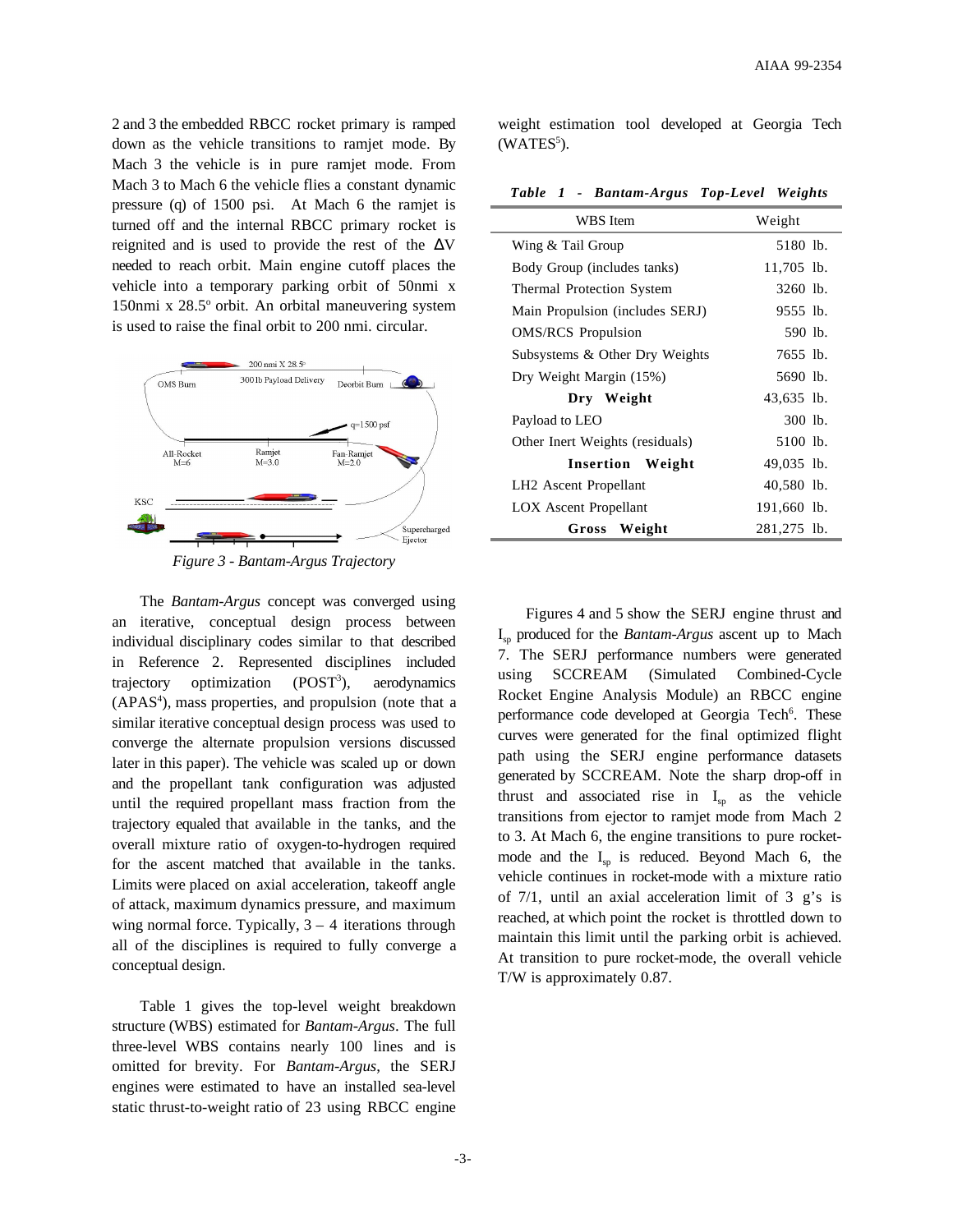

*Figure 4 – Thrust profile for SERJ Bantam-Argus*



*Figure 5 – Isp profile for SERJ Bantam-Argus*

For subsequent investigations of alternate propulsion systems, this *Bantam-Argus* equipped with two SERJ RBCC engines will be considered the "baseline". The primary objective of the present research is to assess any potential advantages of two alternate propulsion concepts for the *Bantam-Argus* vehicle. For these comparisons, the Maglifter launch assist parameters and overall vehicle technologies (other than propulsion) were kept the same as the baseline case. However, the ascent flight path was modified to accommodate the propulsion system being considered.

#### **ALTERNATE PROPULSION SYSTEMS**

#### Deeply-Cooled Turbojet + Rocket Combined-Cycle

This cycle uses a deeply-cooled turbojet and a LOX/LH2 liquid rocket engine. The rocket engine and the turbojet are thermally integrated by using the LH2 rocket fuel to precool the air entering the turbojet (Fig.

6, from Reference 7). This leads to weight reductions over a non-deeply cooled turbojet because simpler and lightweight materials can be used to compress and combust the cooled air.



*Figure 6 - Thermally Integrated DCTJ + Rocket*

There are many different operational modes that are utilized by  $DCTJ + Rocket$  combined-cycles. These modes are characterized by the contributions of the DCTJ and the rocket to the total net propulsive thrust. They range from full turbojet to full rocket and various combinations of each. It has been suggested that super cooled LOX injection into the turbojet inlet while in the lower atmosphere will prevent icing and yield as much as 20% more DCTJ thrust<sup>8</sup>. This is yet another option available in the DCTJ  $+$  rocket combined-cycle.

In order to evaluate this cycle for the *Bantam-Argus* configuration, a non-proprietary source of engine information was required (Georgia Tech's SSDL does not currently have the capability to analysis  $DCTJ + Rocket$  propulsion in-house). Two sources were found.

Balepin and Maita<sup>8</sup> and subsequently Balepin and Hendrick<sup>9</sup> have published in the open-literature, engine performance data on a proprietary derivative of a DCTJ + Rocket combined-cycle engine known as the KLIN cycle. Figures 7 and 8 represent KLIN cycle engine thrust and  $I_{\rm sn}$  trends for a representative ascent of a KLIN-powered launch vehicle along a 1100 psf trajectory. The actual thrust values in the reference were for a vertical takeoff DCTJ combined-cycle vehicle. Therefore, the thrust values used in this study were linearly scaled to provide the required sea-level vehicle T/W of 0.7. Note that the DCTJ and the Rocket operate together up to Mach 1.5 (with LOX spray pre-cooling to prevent icing). After Mach 1.5,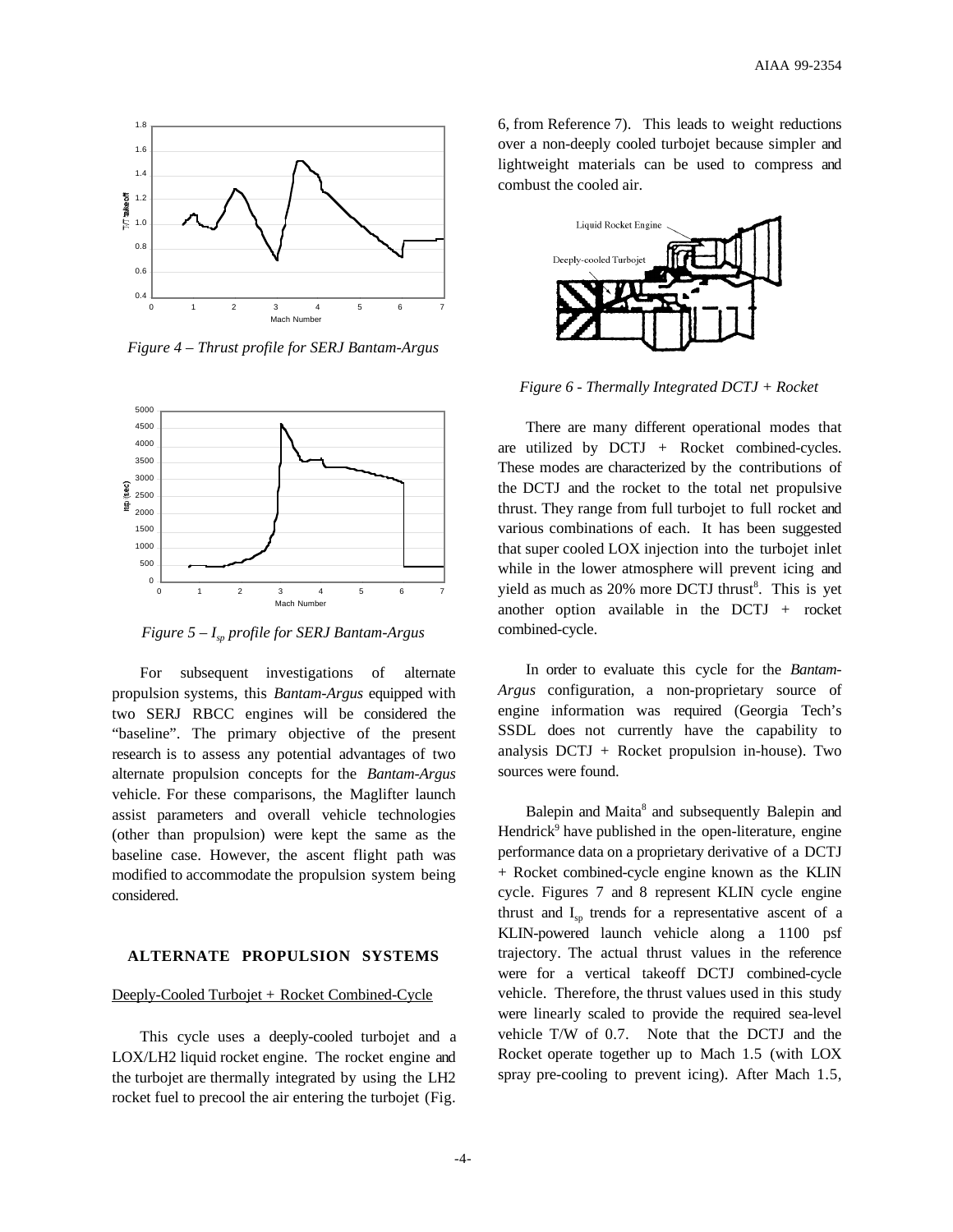the rockets are turned off. The  $I_{\rm sn}$  increases significantly in this mode while the thrust drops.



*Figure 7 - Thrust profile for DCTJ combined-cycle A*



*Figure 8 - Isp profile for DCTJ combined-cycle A*

In Balepin's original data, the net thrust with only the DCTJs operating decreases rapidly above Mach 4. Early simulations run by the authors suggested that more thrust was needed between Mach 4 and 6. Therefore, the authors added a small amount of rocket thrust beginning at Mach 4 and ramping up to Mach 6 to maintain the thrust level at a steady value above Mach 4. This generally requires a rocket throttle setting of 10% - 30% of its maximum value. The original  $I_{\rm{sn}}$  data was penalized accordingly in this mode by the addition of the rocket propellant flow required. After Mach 6, the engine was converted to pure rocketmode. The rocket was sized to maintain an overall vehicle T/W of approximately 1.0 at this transition point. The overall installed engine T/W of this DCTJ + Rocket engine variant was taken to be 21<sup>9</sup>. This data set is more "DCTJ-oriented" and will be referred to as DCTJ + Rocket dataset A.

A second set of DCTJ + Rocket engine performance data was obtained from Dr. Paul Czysz of Parks College<sup>10</sup>. This generic and previously unpublished data is derived from work performed by

Czysz on KLIN-like propulsion systems. Figures 9 and 10 present the data provided by Czysz. As before, the thrust trend data was linearly scaled to provide a vehicle T/W of 0.7 at sea-level static conditions (Czysz' original data was for a vertical takeoff launcher).

By comparison, the second dataset utilizes more rocket thrust between Mach 1.5 and 6 at the expense of a small amount of Isp. This second, "rocket-oriented" dataset will subsequently be referred to as DCTJ + Rocket dataset B. The overall combined-cycle engine was assumed to have a T/W of 24 for dataset B. A rocket-mode  $I_{\rm sn}$  of 453 seconds with a mixture ratio of 5.5/1 was used for both datasets above Mach 6.



*Figure 9 - Thrust profile for DCTJ combined-cycle B*



*Figure 10 – Isp profile for DCTJ combined-cycle B*

As will be shown, the thrust and  $I_{\rm SD}$  differences between the two representative datasets produce very little difference in required ascent Mass Ratio (related to propellant mass fraction by  $MR = 1/(1-PMF)$ . However, a significant difference exists in the local oxidizer-to-fuel ratio along the ascent trajectory (Figure 11). The "DCTJ-oriented" dataset (dataset A) uses no oxidizer for much of its trajectory. The O/F ratio is zero in places, indicating all of the propellant being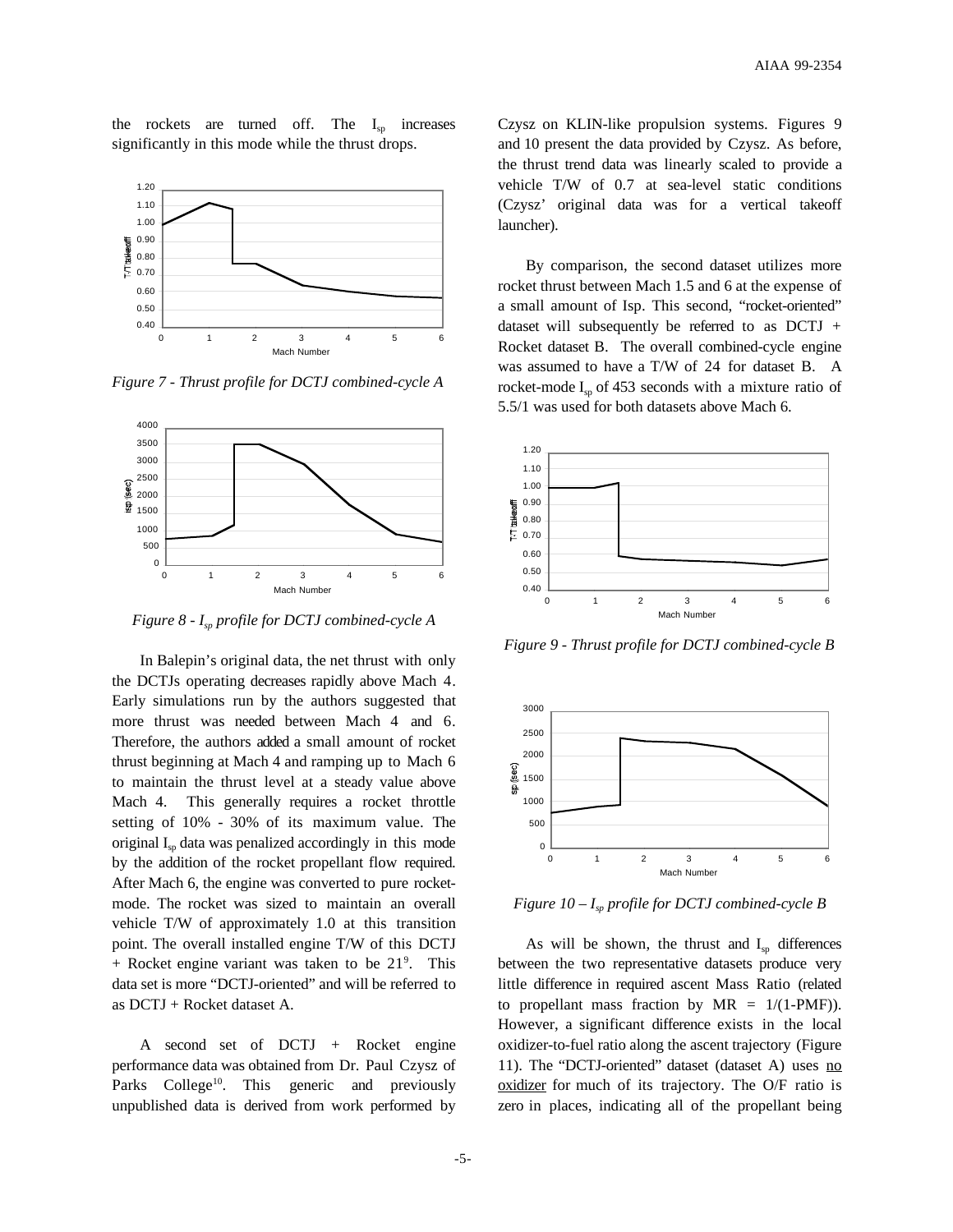consumed is low-density hydrogen. This creates a low propellant bulk density for the vehicle, and tends to increase its size.

One the other hand, the "rocket-oriented" dataset B shows a significant amount of oxygen being consumed during the section of the trajectory between Mach 1.5 and 6. This effect significantly improves the overall tanked O/F ratio and thus the propellant bulk density. The vehicle can therefore be smaller, lighter, and more compact for approximately the same Mass Ratio.



*Figure 11 – Local Mixture Ratio (O/F) for DCTJ + Rocket Cycles A and B*

It should be noted here that the authors had no inhouse ability to verify or validate the  $DCTJ + Rocket$ engine data obtained from these two sources. The process by which a  $DCTJ + R$  ocket engine consuming significant amounts of on-board oxygen can still produce ramjet-like engine  $I_{sp}$ 's is still unclear. In addition, the installed net engine T/W at takeoff were taken to be 21 and 24 for the two datasets, respectively. In the opinion of the authors, these numbers are aggressive (high). They rival installed sealevel T/W estimates for RBCC engines, which do not have heat exchangers or significant pump/compressor requirements. Therefore these DCTJ + Rocket datasets are viewed with a certain amount of skepticism that remains to be dispelled as the engine analysis matures.

#### Pulsed Detonation Engines

While not considered a new technology, pulsed detonation propulsion systems are the subject of increased attention for space launch applications. Several companies are currently investigating two major classes of pulsed detonation engines (PDEs). An airbreathing variant uses atmospheric air as the oxidizer and tanked propellant for fuel (similar to the

World War II V-1 engine). This variant is currently thought to be useful for space launch only up to about Mach 4 or so, given increases in the total temperature of the captured airstream at high velocities. Pegg and his colleagues have shown that airbreathing PDEs have potential application as the low speed cycle of an airbreathing space access vehicle $11$ .

The second pulsed detonation engine concept is a rocket variant that uses tanked oxidizer and tanked fuel as propellants. No atmospheric air is used in the combustion process. This version is referred to as a pulsed detonation rocket engine or PDRE. PDREs appear to have application to both the low speed and final acceleration portions of space launch vehicle trajectories.

A PDRE realizes increased fuel economy by changing the combustion process of a traditional liquid rocket engine. The LOX/LH2 PDREs utilize a transient combustion process to produce thrust. A Chapman-Jouguet detonation wave is repeatedly initiated inside of the combustion chamber. This detonation wave raises the temperature and pressure of the fuel, producing thrust. The constant volume combustion process results in about the same increase in pressure but a larger increase in net product enthalpy and temperature, when compared to a conventional constant pressure combustion process<sup>12</sup>. This increased product enthalpy and temperature are responsible for the increased fuel economy  $(I_{\infty})$ attributed to a PDRE system.

Individual PDREs operate at frequencies near 50 Hz. This poses a problem for the turbomachinery responsible for feeding the fuel and oxidizer. In order to create a more steady state fuel and oxidizer demand, it has been proposed that several PDREs can be grouped in clusters, with each PDRE in the cluster firing at the same rate<sup>12</sup> (Fig. 12, from Reference 12). If several clusters are grouped together, with each firing at different times, the combined clusters will demand a near steady state fuel and oxidizer flow rate. In this way a single PDRE is actually composed of several clusters of individual combustion chambers. The complex turbomachinery and multiple combustion tubes needed in a PDRE system add additional weight, when compared to a traditional liquid rocket engine.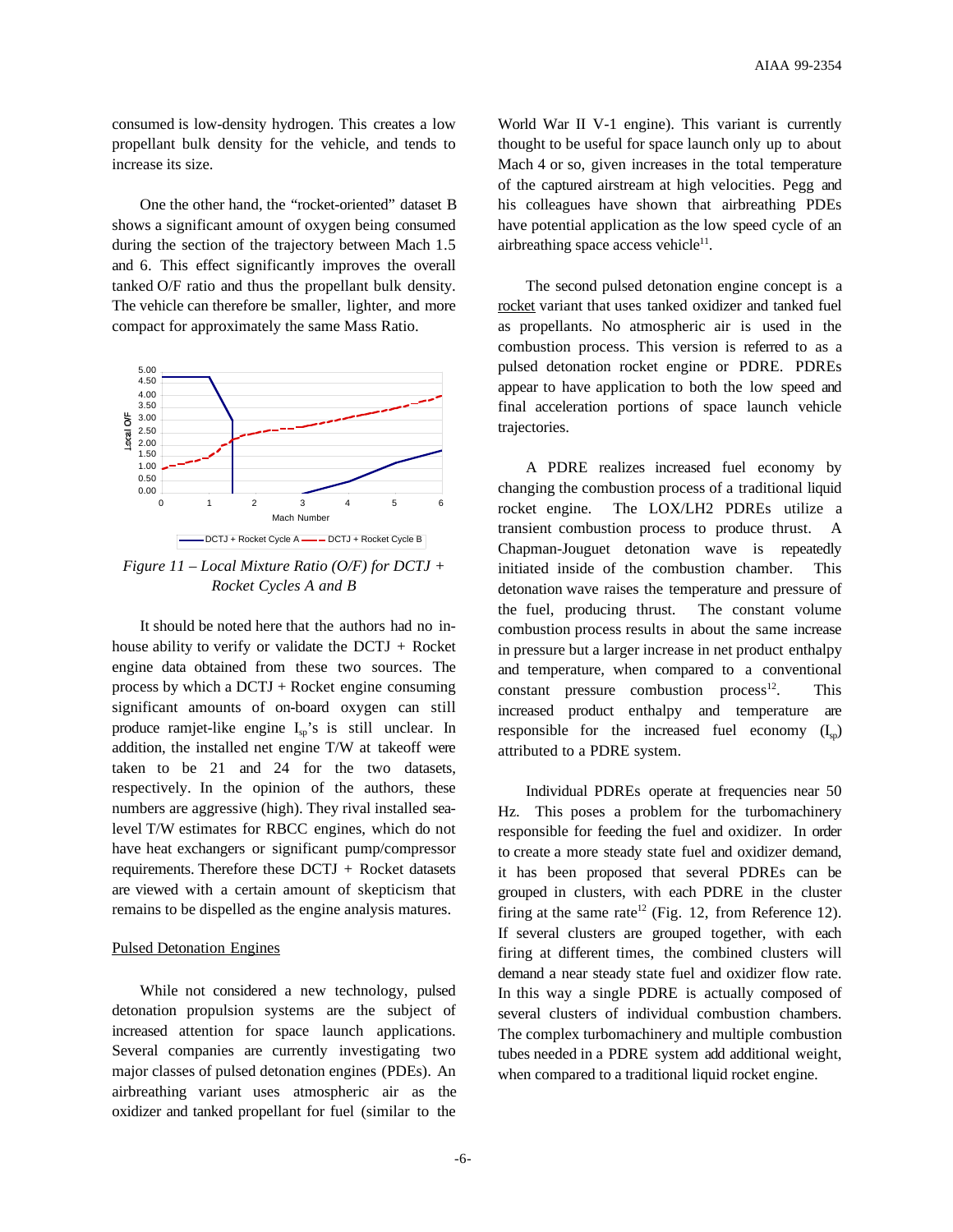

*Figure 12 – Schematic of a Typical PDRE*

# PDRE Application to *Bantam-Argus*

For the current study two LOX/LH2 PDRE engines were investigated as replacements for the initial ejector mode and the final rocket-mode of the baseline *Bantam-Argus* concept. Since the rocket primary in the baseline RBCC engines was thus unnecessary, it was removed from both RBCC engines, leaving them simple, conventional ramjets. Since the PDREs and the conventional ramjets were not physically or thermally integrated, this PDRE + Ramjet system will be referred to as a combination propulsion system (CPS) as opposed to a combinedcycle.

For the *Bantam-Argus* mission, the PDREs provide all the vehicle's thrust until Mach 2, at which point they throttle down and the ramjets begin to provide the needed thrust. By Mach 3, the PDREs are off and the ramjet is the sole propulsion source. The vehicle then flies a constant q trajectory of 1500 psf until Mach 6. At this point the ramjets turn off and the PDREs place the vehicle in orbit. Note that the supercharging fan present in the baseline SERJ design was also removed for this investigation, thus this alternative does not have the five minute powered landing capability present in the baseline design.

The PDRE performance numbers used in this analysis were obtained from the final report of Boeing Rocketdyne's 1997 Highly Reusable Space Transportation Propulsion Option Study<sup>12</sup>. Table 2 shows the specifics of the PDRE used. This study considered several advanced propulsion concepts for NASA HRST. Aggressive assumptions on engine performance and weight were assumed. In particular, note that the vacuum  $I_{\rm SD}$  of the LOX/LH2 PDRE was

estimated to be 492.2 seconds – nearly 10% higher than the  $I_{sp}$  delivered by the Space Shuttle Main Engine! The installed engine T/W at vacuum was estimated to be 112.3. Compared to currently operating LOX/LH2 rocket engines, this represents a significant improvement (a much higher number), but T/W is consistent with other weight estimates made by Boeing for next generation, HRST-class rocket engines. In fact, the PDRE T/W estimate is about 4% - 5% lower than estimates for an advanced stagedcombustion cycle LOX/LH2 rocket engine from the same study that utilized similar advanced materials and construction assumptions.

#### *Table 2 - PDRE Data*

| Propellants           | LOX/LH2     |  |
|-----------------------|-------------|--|
| Mixture Ratio $(O/F)$ | 6.9         |  |
| <b>Feed Pressure</b>  | 1500 psi    |  |
| Nozzle                | <b>Bell</b> |  |
| <b>Exit Pressure</b>  | $4.5$ psi   |  |
| Power Cycle           | H, Rich     |  |
|                       | Staged      |  |
|                       | Combustion  |  |
| Thrust (unscaled)     |             |  |
| Sea-level             | 421,000 lb. |  |
| Vacuum                | 539,980 lb. |  |
| $I_{sp}$              |             |  |
| Sea-level             | 384.3 sec.  |  |
| Vacuum                | 492.9 sec.  |  |
| Vacuum T/W            | 112.3       |  |

Figure 13 and 14 show the thrust and  $I_{\rm sn}$  curves for the PDRE + Ramjet CPS up to Mach 7 (beyond Mach 6, the vehicle continues to operate in PDRE mode). The conventional LH2 ramjet performance numbers were generated using SCCREAM. The ramjet weight was based on a capture area to GLOW relation developed from the baseline *Bantam-Argus* vehicle designed to produce an overall vehicle thrust-to-drag ratio near 2 at ramjet takeover. The installed weight of the conventional ramjet was determined by WATES to be 85  $lb/ft^2$  of cowl area. This gives the overall CPS an installed T/W at takeoff of  $\sim$ 25, which is comparable to the baseline SERJ *Bantam-Argus* value. The PDRE required thrust was sized from the GLOW and the T/W at takeoff requirement of 0.7.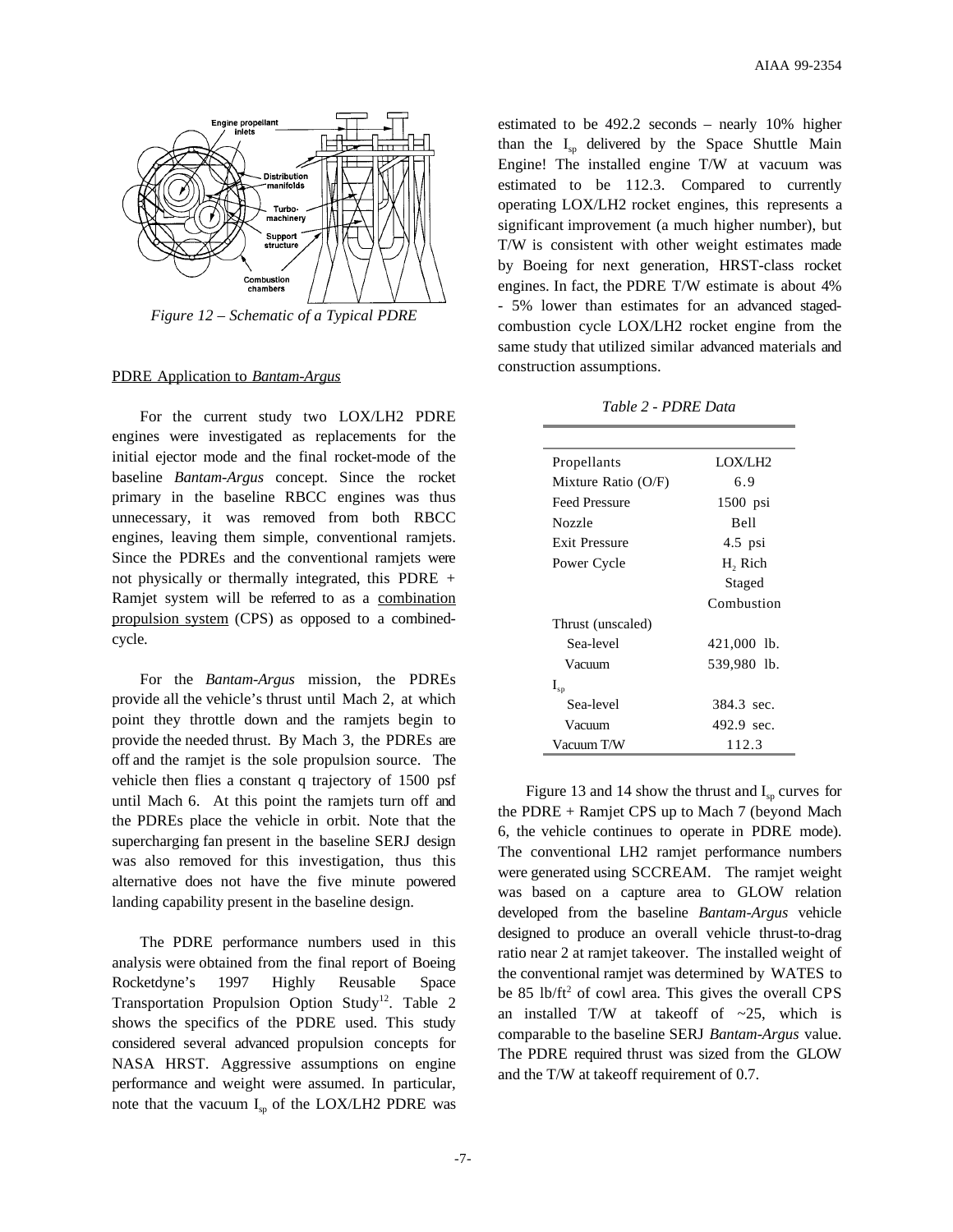

*Figure 13—Normalized Thrust profile for the PDRE + Ramjet CPS*



*Figure 14 - Isp profile for the PDRE + Ramjet CPS*

# **RESULTS**

Conceptual vehicle designs were converged for each of the candidate alternate propulsion systems using the iterative, multidisciplinary design process discussed earlier. The sizing results for *Bantam-Argus* with each of the alternate propulsion options were compared to the baseline SERJ vehicle. In addition, a *Bantam-Argus* vehicle with just PDRE propulsion (i.e. all-rocket propulsion, no ramjet segment) was also analyzed for comparison.

#### DCTJ + Rocket Results

The two DCTJ combined-cycle datasets yielded very different results. The DCTJ cycle A (the DCTJoriented set) resulted in a vehicle with a slightly higher GLOW and dry weight when compared to SERJ *Argus*. However, DCTJ cycle B (the rocket-oriented set) showed considerable improvements over the baseline *Bantam-Argus* design. Table 3 shows the comparison between the two DCTJ combined-cycles and the baseline SERJ *Bantam-Argus*.

*Table 3 - DCTJ + Rocket combined-cycle results*

|                                     | <b>GTOW</b> | Dry Wgt     | MR    | O/F   |
|-------------------------------------|-------------|-------------|-------|-------|
| <b>Baseline</b><br>Bantam-<br>Argus | 281275 lb.  | $43635$ lb. | 5.736 | 4.727 |
| <b>DCTJ</b><br>Oriented<br>(Set A)  | 288438 lb.  | 48595 lb.   | 5.306 | 3.348 |
| Rocket<br>Oriented<br>(Set B)       | 210588 lb.  | 35779 lb.   | 5.252 | 4.529 |

As discussed earlier, the dominate difference between the two DCTJ + Rocket datasets is the increased tanked O/F ratio predicted by dataset B. The ascent Mass Ratios are very similar, while the O/F ratio produced by set B is 35% higher than that of set A. This produces a lower overall propellant bulk density, which in turn leads to a smaller, more compact vehicle.

Relative to the baseline SERJ vehicle, the dataset B vehicle has a higher  $I_{sp}$  during initial acceleration while also providing a comparable (or higher) thrust from liftoff to Mach 6. The installed engine T/W is also slightly higher than the SERJ T/W (24 vs. 23). Therefore, the converged dataset B vehicle shows a clear advantage over the baseline in terms of both dry weight and gross weight. Set B (from Czysz) appears to combined the high Isp of the DCTJ-oriented option with a higher LOX consumption associated with the baseline RBCC. As mentioned earlier, the authors view this propulsion data as immature and lacking of detailed analysis support in the open-literature. However, these results do seem to point toward a direction of compromise in advanced space vehicle propulsion between the extremes of high  $I_{\rm SD}$  on one end and higher propellant bulk density on the other. The "middle ground" explored here may offer some attractive size and weight advantages for next generation systems.

One of the most uncertain features of the DCTJ combined-cycle is its weight. An overall engine T/W of 21 was used for the DCTJ cycle A and an overall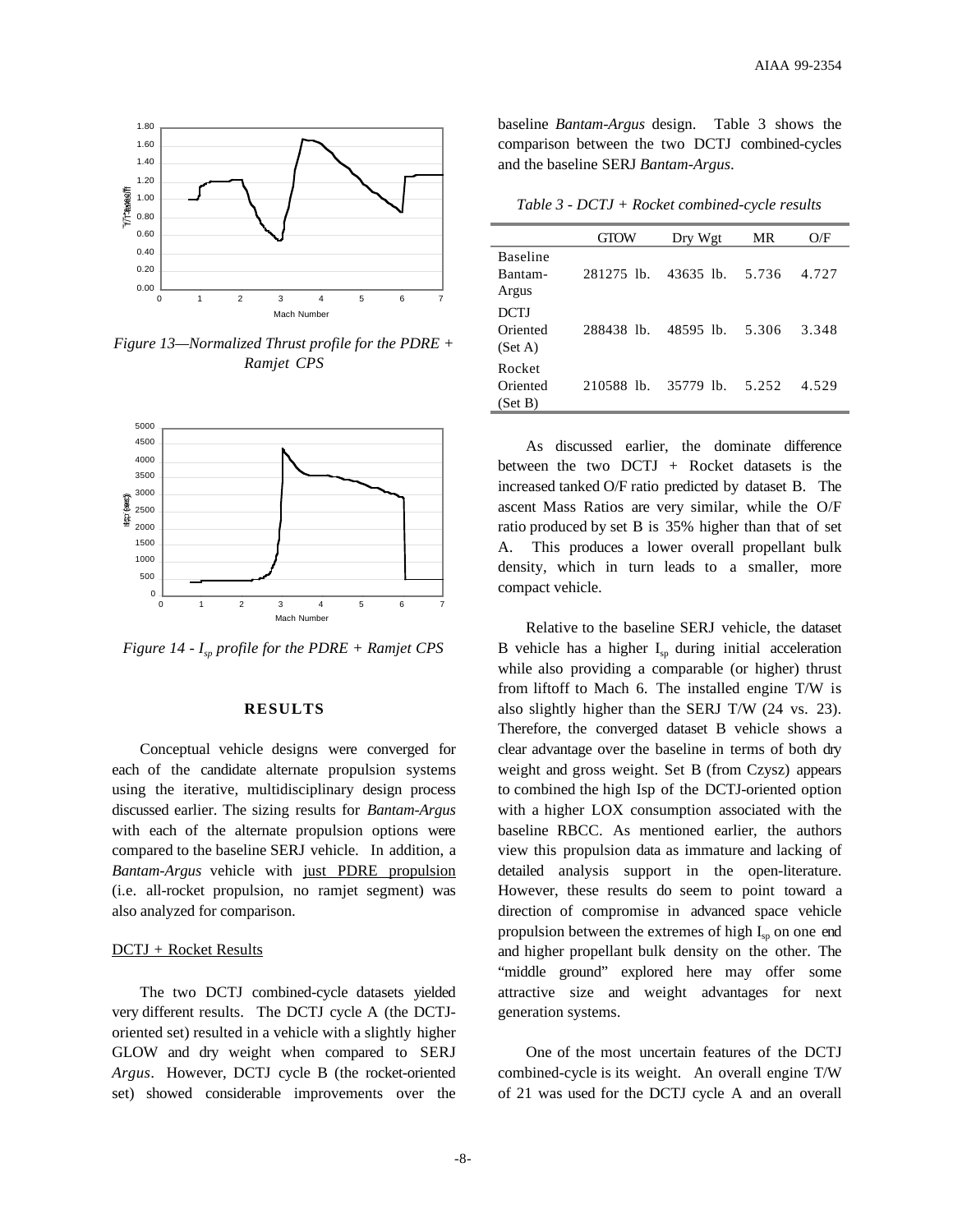engine T/W of 24 was used for DCTJ cycle B. Changing these T/W assumptions has a great effect on the final vehicle weight results. Sensitivity studies were conducted to evaluate the effect of changing engine T/W for both DCTJ + Rocket datasets. Figures 15 and 16 show this effect for each cycle. Depending on the weight estimation used, the results for each cycle could change dramatically. For example, if the net installed  $T/W$  of the  $DCTJ + R$  ocket cycle falls below 15, neither concept shows an advantage over the baseline SERJ-powered option.



*Figure 15 - Effect of overall DCTJ cycle A engine T/W on Normalized GTOW*



*Figure 16 - Effect of overall DCTJ cycle B engine T/W on Normalized GTOW*

#### PDRE + Ramjet Results

The PDRE  $+$  Ramjet combination propulsion system results showed a dramatic improvement in the baseline vehicle's weight (Table 4). Recall that the PDRE was taken to operate at a vacuum  $I_{sp}$  of 492.9 in rocket-mode. The rocket-mode (from Mach 6 to orbit)

makes up a significant portion of the propellant consumption for the *Bantam-Argus* trajectory, therefore the clear advantage of the increased rocketmode  $I_{\rm sn}$  is to be expected. Relative to the baseline SERJ engine, the PDRE operating in low speed boost up to Mach  $2 - 3$ , loses a small amount of average  $I_{\infty}$ in that portion of the trajectory, but the higher local O/F ratio during PDRE operation of 6.9 tends to offset that disadvantage. The ramjet mode (Mach 3 to 6) of this option is very similar to the baseline.

*Table 4 - PDRE + Ramjet CPS and All-PDRE results*

|                                 | <b>GTOW</b>          | Dry Wgt   | MR    | O/F   |
|---------------------------------|----------------------|-----------|-------|-------|
| <b>SERJ</b> Argus               | 281275 lb. 43639 lb. |           | 5.736 | 4.727 |
| $PDRE+$<br>Ramjet<br><b>CPS</b> | 179563 lb.           | 31256 lb. | 5.126 | 5.203 |
| All-PDRE<br>propulsion          | 174170 lb. 25326 lb. |           | 6.071 | 6.900 |

The wild-card case of a simple all-PDRE *Bantam-Argus* showed the greatest weight reduction of all cases considered in this investigation! Here the conventional ramjets were removed completely from the vehicle along with the constant dynamic pressure portion of the trajectory. The vehicle was allowed to follow a rocket-style trajectory from the end of the Maglifter launch assist track directly to orbit using only the PDREs. The overall tanked O/F in this case is simply 6.9 (the highest value obtained in all cases). Coupled with nearly a 500 second  $I_{\rm{sp}}$  and an installed PDRE T/W above 112, this concept has the potential to be a real winner. Of course, the uncertainty associated with actually meeting the 492.9 second PDRE  $I_{sp}$  and T/W claims must be carefully considered.

To assess the effects of performance uncertainty, the effect of PDRE  $I_{sn}$  was explored. Figure 17 shows the trends discovered as PDRE  $I_{sp}$  was varied. Even with a relatively more conservative  $I_{\text{sp}}$  of 455 seconds, the PDRE + Ramjet CPS and all-PDRE vehicles still show a marked improvement over the SERJ *Bantam-*Argus concept. However when the predicted I<sub>sp</sub> fell below 475 seconds, the PDRE + Ramjet CPS showed better results than the all-PDRE option.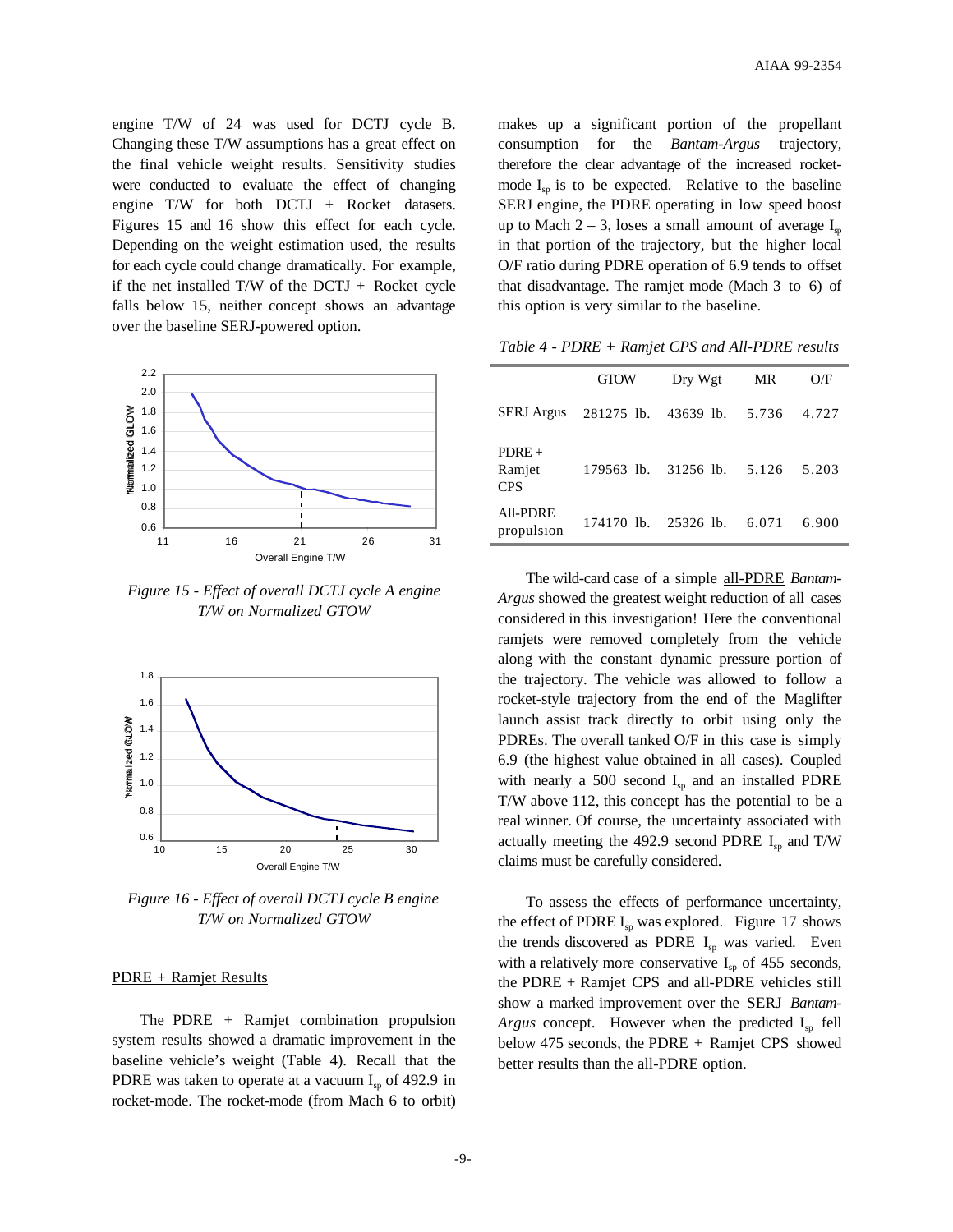

*Figure 17 - Effect of PDRE Isp on Normalized GTOW*

A sensitivity analysis on the PDRE installed T/W assumption (112.3) was not conducted in this investigation, but the authors expect a similar trend. A more conservative T/W assumption will increase the concept gross weight – perhaps even until it exceeds that of the baseline SERJ concept. As before with the DCTJ + Rocket data, the authors view the current open-literature support for these PDRE  $I_{sn}$  and T/W numbers as immature and incomplete. However, the conclusion that must be drawn from this study is that should PDRE's even come close to meeting their performance and weight claims, the potential payoff for vehicle size and weight is significant (with or without an accompanying ramjet).

#### **ANALYSIS SUMMARY**

This paper analyzed the effects of the various propulsion systems on the vehicle's overall size and weight. The substitution of a DCTJ (deeply-cooled turbojet) combined-cycle for the SERJ engines had mixed results. Two sets of DCTJ + Rocket combinedcycle engine data were obtained and used to resize the baseline *Bantam-Argus*. One dataset was biased toward "more DCTJ" (DCTJ Cycle dataset A) and yielded a slightly heavier vehicle. However, a second dataset for the same cycle biased toward "more rocket" (DCTJ Cycle dataset B) lead to a 25% decrease in the vehicle's GLOW and an 18% decrease in dry weight. This benefit was largely attributed to the dataset's higher overall O/F ratio for the ascent while maintaining a high  $I_{sn}$ . Trade studies on the DCTJ combined-cycles' overall T/W were conducted to determine the effect of this assumption.

A PDRE + Ramjet combination propulsion system was then used in place of the baseline SERJ. The PDRE + Ramjet CPS showed a marked improvement over the baseline *Bantam-Argus* design, with a GLOW decrease of 36% and a dry weight decrease of 28%. The baseline vehicle was also sized with only the PDRE as the propulsion system (no ramjet or airbreathing trajectory segment at all). This further improved the GLOW with a decrease of 38% and a dry weight decrease of 42%. Trade studies were performed on the PDRE baseline  $I_{\rm sn}$  of 492.9 seconds to determine the effects. Even with an  $I_{\rm{sp}}$  of 455 seconds, the PDRE + Ramjet still shows a 17% decrease in GLOW. Also, once the  $I_{sp}$  of the PDRE drops below 475 seconds the PDRE + Ramjet CPS yields a lower GLOW than the all-PDRE *Bantam-Argus*. Sensitivities of the PDRE with respect to engine installed T/W (112.3 baseline) were not performed in this study.

#### **CONCLUSIONS**

Several alternate propulsion systems were evaluated on the *Bantam-Argus* launch vehicle concept to determine which provided the lowest gross weight for a constant 300-lb. payload delivery requirement. Based on the propulsion data obtained, it was determined that the all-PDRE *Bantam-Argus* concept is the best choice (Fig. 18).



*Figure 18 – GLOW comparison of all vehicles analyzed (with baseline assumptions)*

This vehicle provided the lowest GLOW of the four options considered. However, other observations may be drawn for this study.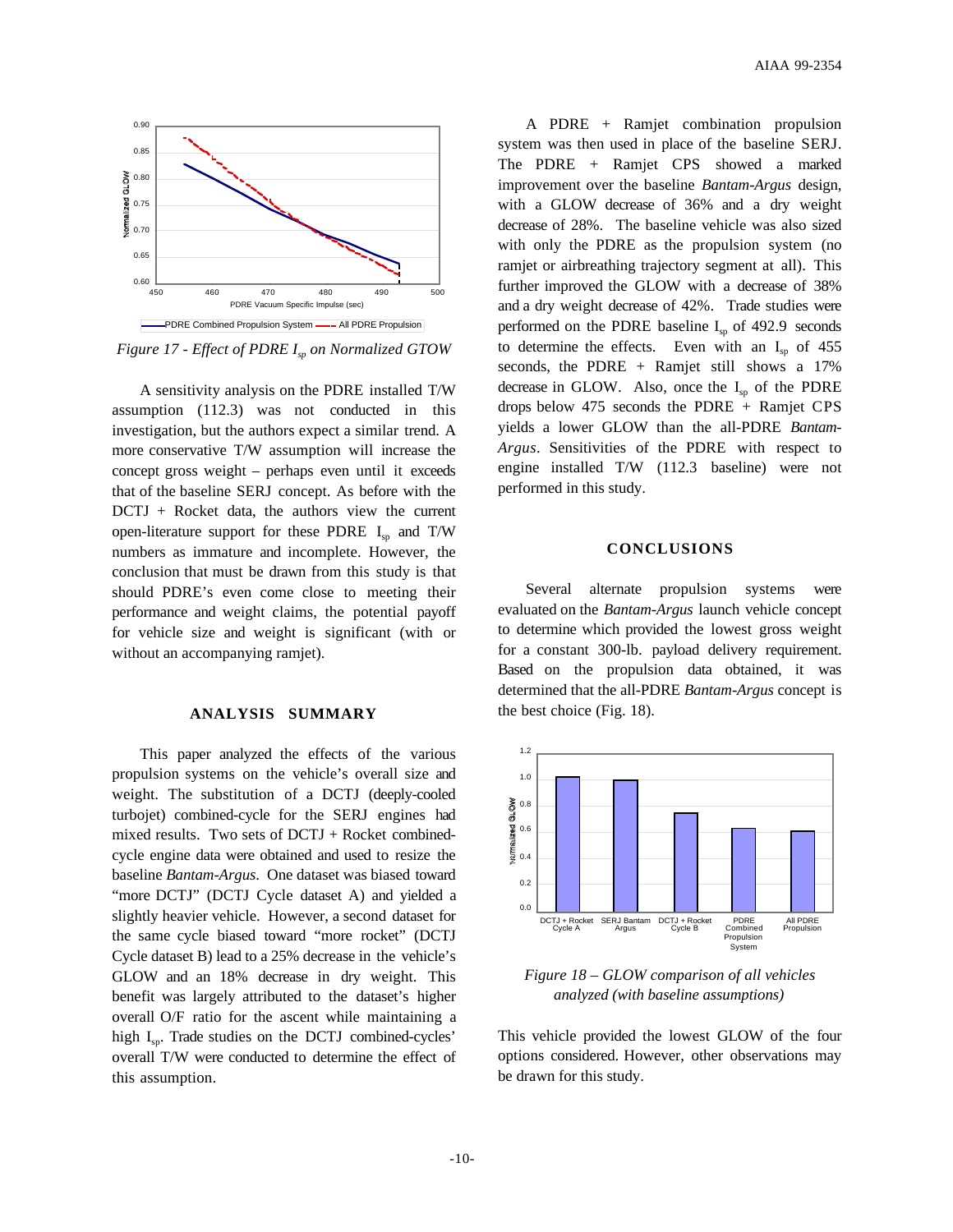- 1. The all-PDRE and PDRE + Ramjet CPS dominance in this study is a strong function of this engine's large increase in rocket-mode  $I_{so}$  over a conventional LOX/LH2 liquid rocket engine, coupled with only a slight increase in weight. However, PDREs are at a relatively low TRL (approx.  $2-3$ )<sup>12</sup>. Since the technology is immature, the engine performance and weight numbers have a greater degree of uncertainty associated with them.
- 2. The PDRE  $I_{\text{sp}}$  trade study shows that even with an  $I_{\rm{sp}}$  around a more conventional value of 455 seconds, the PDRE vehicles still are an improvement over a SERJ-powered *Bantam-Argus*. Also, if the PDRE's  $I_{sp}$  is as high as claimed, the ramjet component of the CPS actually reduces the vehicle's performance. However, once the  $I_{\rm SD}$  drops below  $\sim$ 475 seconds, the PDRE + Ramjet CPS vehicle yields the best results.
- 3. For this study, an aggressive T/W assumption was obtained for the PDRE engines (112.3 in vacuum). The results reported here will certainly be sensitive to that assumption. A sensitivity study was not performed on PDRE T/W, but the authors expect that some reduction in T/W can be absorbed before the PDRE is no longer the most attractive option.
- 4. The DCTJ combined-cycle results show good promise for this propulsion system for a HTHL SSTO mission. Previous studies have shown marked improvement when a DCTJ combinedcycle is place on an all-rocket VTHL SSTO vehicle9 . This study shows that this cycle can also be competitive when used on traditional RBCC vehicle configurations.
- 5. Of the two datasets considered for a deeply-cooled turbojet + rocket combined-cycle, the results indicate a preference for the "rocket-oriented" version. While this version has a slightly lower  $I_{\rm sn}$ than the "DCTJ-oriented version", it's increased installed T/W and in particular it's higher propellant bulk density result in a new *Bantam-Argus* concept that is lighter than the baseline SERJ concept.

6. As with the PDRE data, the DCTJ + Rocket performance (thrust,  $I_{sp}$ , and local O/F data) and weight data obtained for this study is considered to be poorly supported and detailed in the openliterature. A sensitivity study on the obtained values of engine T/W indicate that reductions of 20% - 25% from the assumed values will increase vehicle gross weight above that of the baseline SERJ concept.

# **ACKNOWLEDGMENTS**

This work was funded by the School of Aerospace Engineering at Georgia Tech.

The authors would like to thank Dr. Vladamir Balepin of MSE Technologies for answering questions on DCTJ + Rocket cycles and Dr. Paul Czysz of Parks College at St. Louis University for providing the generic  $DCTJ + Rocket combined-cycle data that was$ used in this study. The contributions of the members of the Space Systems Design Lab (SSDL) at the Georgia Institute of Technology are gratefully acknowledged.

# **REFERENCES**

- 1. Mankins, J. C., "Lower Costs for Highly Reusable Space Vehicles," *Aerospace America*, March, 1998, pp. 36 – 42.
- 2. Olds, J. R. and Bellini, P. X., "Argus, a Highly Reusable SSTO Rocket-Based Combined Cycle Launch Vehicle with Maglifter Launch Assist," AIAA 98-1557, AIAA 8th International Space Planes and Hypersonic Systems and Technologies Conference, Norfolk, VA, April 1998.
- **3.** Brauer, G. L., Cornick, D. E., and Stevenson, R., "Capabilities and Applications of the Program to Optimize Simulated Trajectories." NASA CR-2770, Feb. 1977.
- **4.** Bonner, E., and Clever, W., and Dunn, K,. Aerodynamic Preliminary Analysis System II, Part I – Theory, NASA Contractor Report #182076. April 1991.